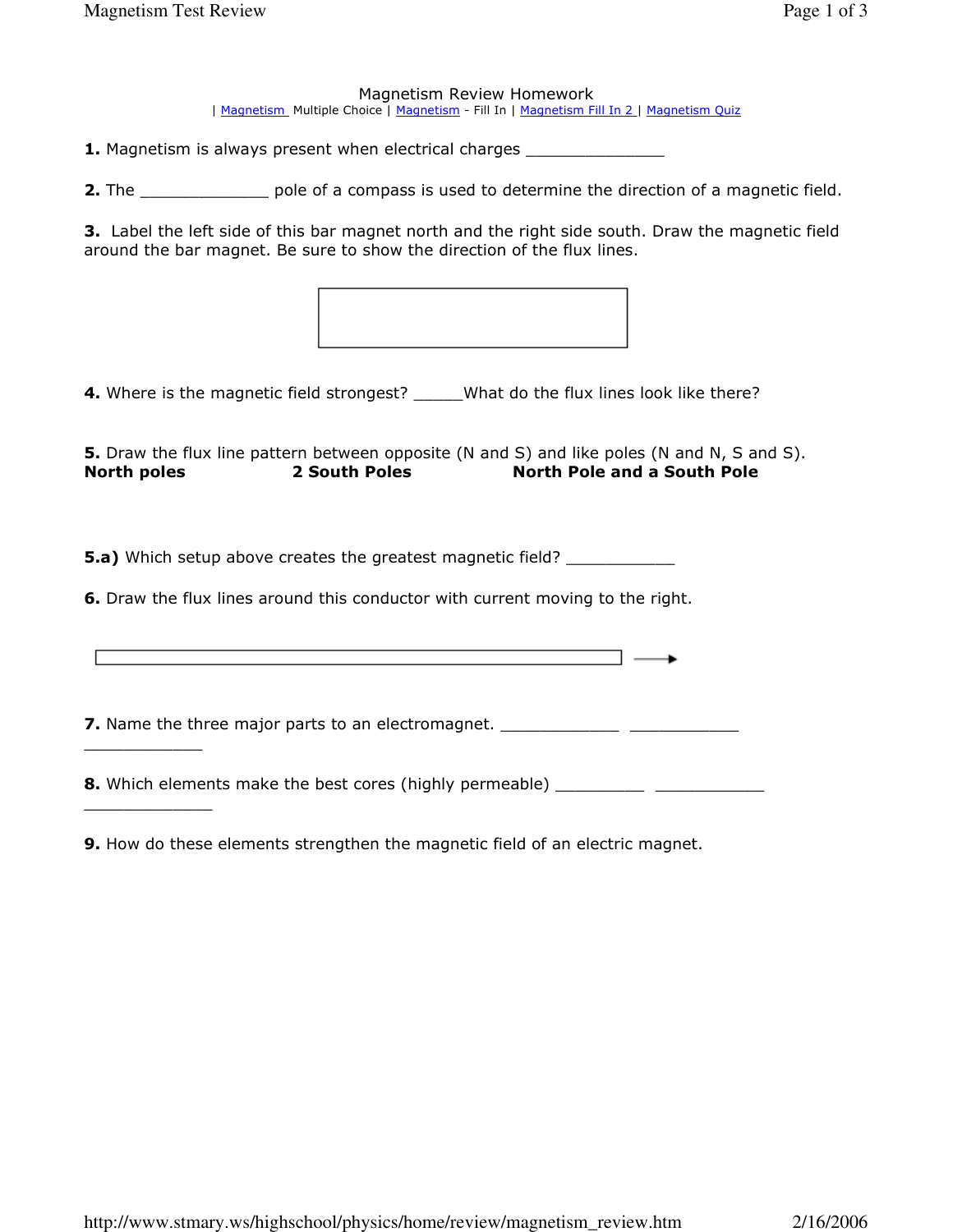10. What three factors determine the strength of an electromagnet?

11. Where is the north pole of this solenoid?

\_\_\_\_\_\_\_\_\_\_\_\_\_\_\_\_\_\_\_\_ \_\_\_\_\_\_\_\_\_\_\_\_\_\_\_\_\_



12. A wire with current is placed within a magnetic field. The current in the wire is directed towards the top of this page. What is the direction of the magnetic force on the wire?





13. Draw the path an electron would have to take in order to receive the strongest force. Show the path it would have to take to receive the weakest force.



14. Name four factors that would affect the strength of the force on a charge moving through a magnetic field.

15. How do you create electricity?

16. What angle should you move a wire in a magnetic field to generate the most electricity?

http://www.stmary.ws/highschool/physics/home/review/magnetism\_review.htm 2/16/2006